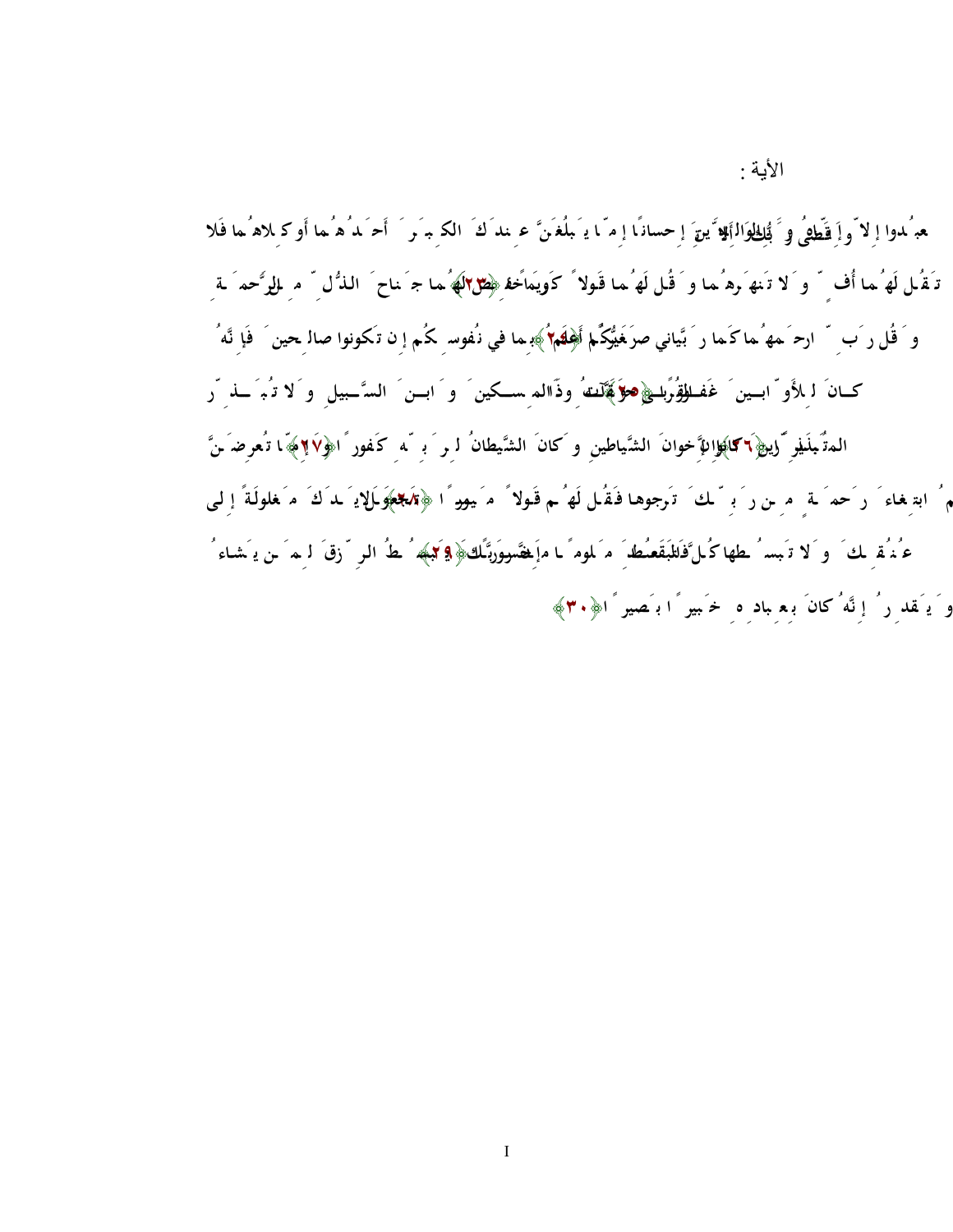## **SPECIAL DEDICATE:-**

 To my mother, to my father, the sheik and Prof.Dr.Ahmed Ali Alimam .Tom my brothers, and sisters I'm dedicating this research, to my wife who did not hesitate a moment for extending a help hand through the good initiatives, it was for her cooperating peerless that made me notice in many of the things that were hidden form me, for them the reward of the God and form me the better pray.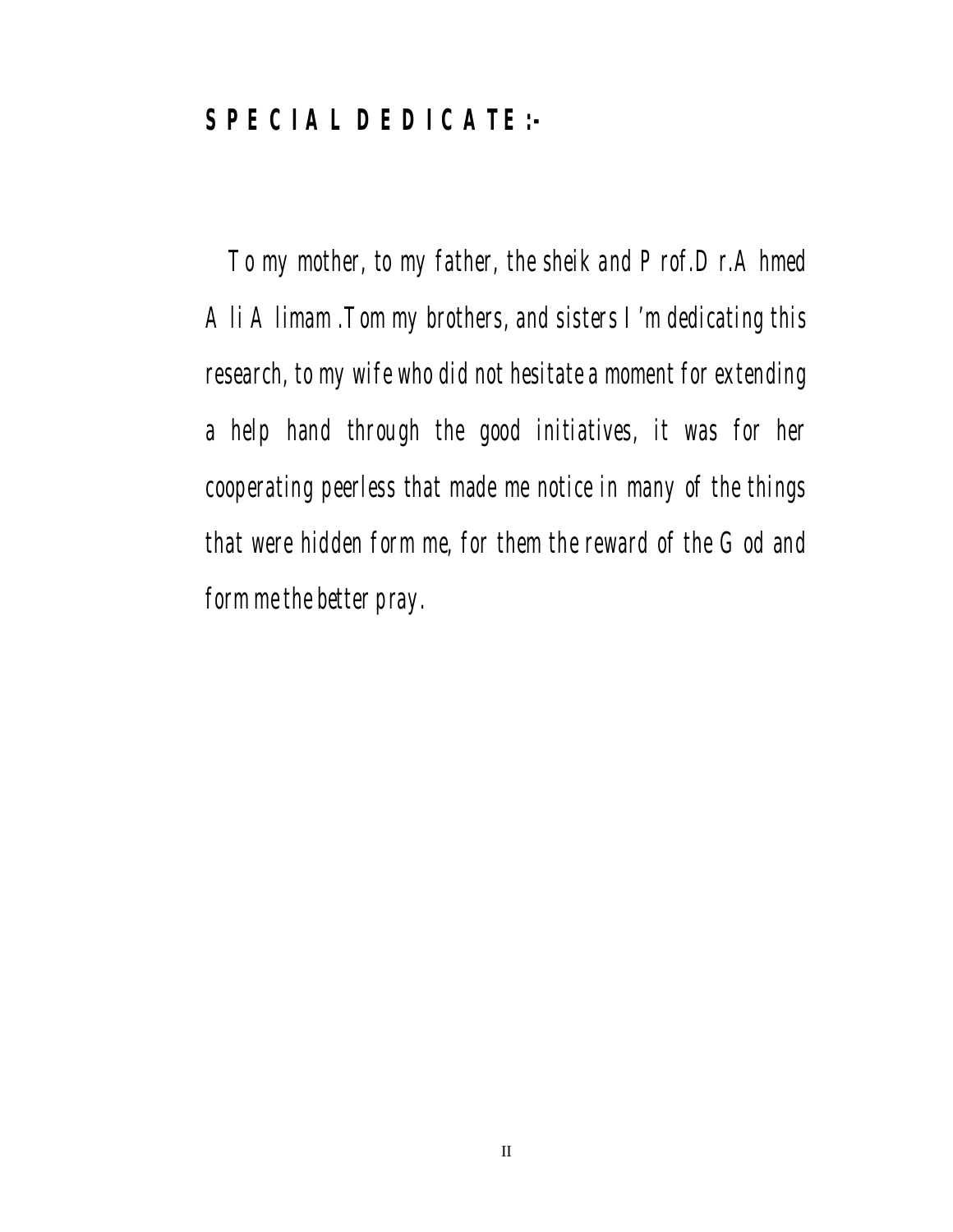## **Thanks and gratitude**

 Science is the beacon of light up to show us creativity of the work of god, and his ability and wonders of his creation, and the science is the heirs of the Anbia had to flag reverence and appreciation for the students and from this door so I extend my sincere thanks and greate appreciation to my lecturer Mr. Dr. abuaaglah Babaker Mohammed for giving me his knowledge extremely from his precious time a wising direction that helped me to touch the right lines and the pages of the greate university and enriched his views and his proposal was the best way to facilitate my mission and the good prompt, and the God quide credited to the appreace of the search of this image.

 In recognition of gratitude, I extend my sincere thanks and greate appreciation to the constellation of the lecturers Oversed my education since elementary school until graduating from college and they kept an open mind and chests beering while difficulties of the teaching and giving me a rich balance of the tender .

 Fondly and by words of thanks, the words unable to appreciate for providing a plurality thanks and great gratitude to my parents and my wife who were all supported me with affection and unlimited tenders.

III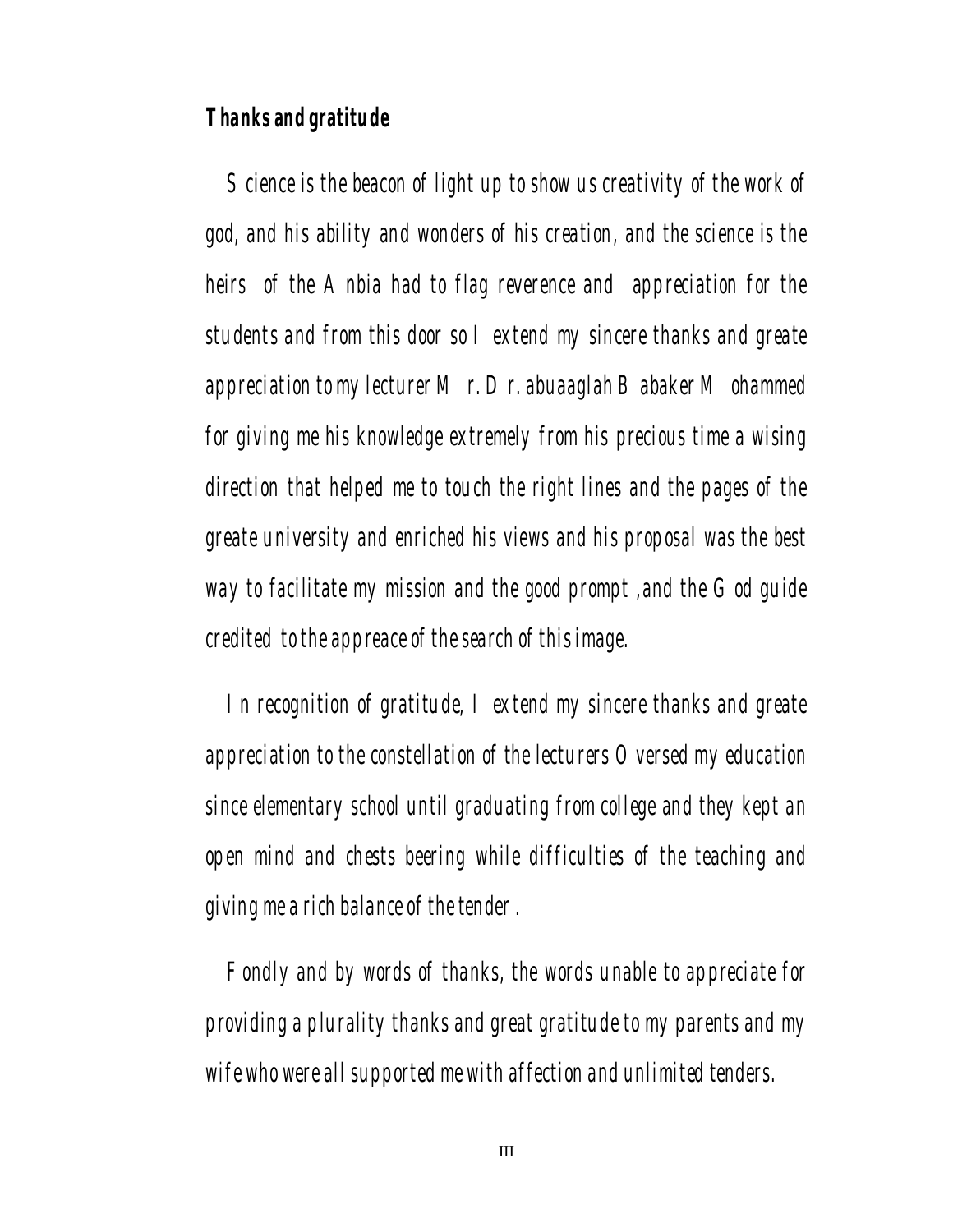## **Abstract:-**

 The Coriolis meters are considered as one of the most important meters to measure the flow rate as well as the density. However, a common complaint from petroleum companies is always rises regarding the accurate measurement of the delivered volume.

 The lack of accurate measuring of volume is because of the effect of density and other external design factors, in this thesis, an analysis of the existing measuring system has been done, a newly design meter has been proposed and simulates using WinCC. The simulation results shows that the proposed design enhances the accuracy of the existing one, this enhancement has been done by the use of external Densometer to rectify the error in density measurement, which leads to enhancement of the accuracy in volume measurement. The control of density has been done by the addition of an external Densometer which introduces some amendments to the basic striation by added Densometer and modifying the software to be able to control the density in specific rang which is representation in the simulation. The result from proposed design agrees with the previous works regarding the effect of density in measuring the volume of petroleum product. Moreover, the readings of the enhanced meter show the impact of the amendments, to the performance of the meter, by reducing losses and gain in the result. Furthermore, the readings have been compared with the typical simulated design of the existing meter and it is promising.